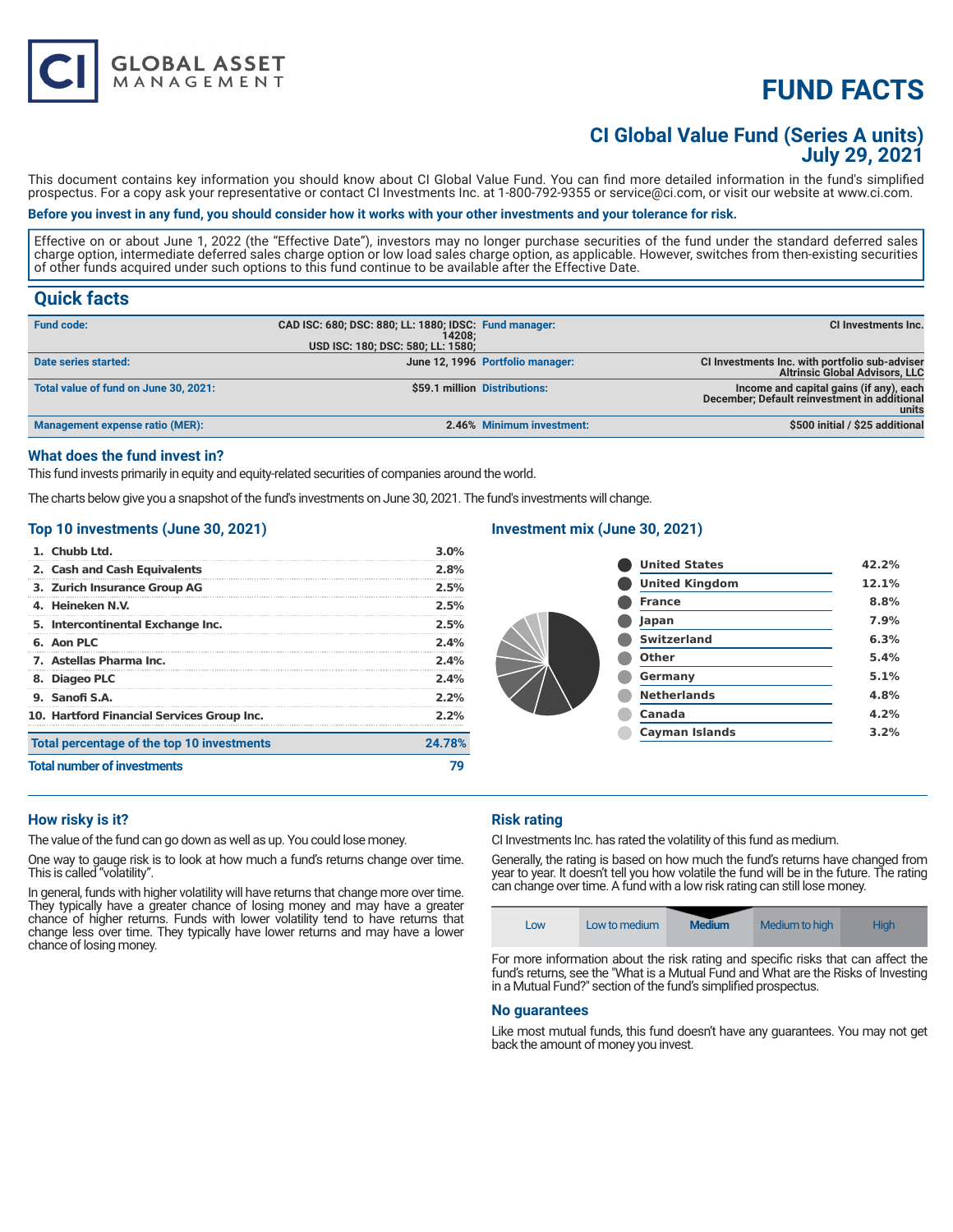# **CI Global Value Fund (Series A units)**

#### **How has the fund performed?**

This section tells you how Series A securities of the fund have performed over the past 10 calendar years. Returns are after expenses have been deducted. These expenses reduce the fund's returns.

#### **Year-by-year returns**

This chart shows how Series A securities of the fund performed in each of the past 10 calendar years. This fund series dropped in value in 3 of the last 10 calendar years. The range of returns and change from year to year can help you assess how risky the fund has been in the past. It does not tell you how the fund will perform in the future.



#### **Best and worst 3-month returns**

This table shows the best and worst returns for Series A securities of the fund in a 3- month period over the past 10 calendar years. The best and worst 3-month returns could be higher or lower in the future. Consider how much of a loss you could afford to take in a short period of time.

|                    | <b>Return</b> | 3 months ending | If you invested \$1,000 at the beginning of the period |
|--------------------|---------------|-----------------|--------------------------------------------------------|
| <b>Best return</b> | 13.1%         | March 31, 2015  | Your investment would be \$1,131.                      |
| Worst return       | $-17.7%$      | March 31, 2020  | Vour investment would be \$823.                        |

#### **Average return**

As at June 30, 2021, a person who invested \$1,000 in this series of units of the fund 10 years ago now has \$2,266. This works out to an annual compound return of 8.5%.

#### **Who is this fund for?**

#### **This fund may be suitable for you if you:**

- want a core foreign equity fund for your portfolio<br>• are investing for the medium and/or long term
- $\cdot$  are investing for the medium and/or long term  $\cdot$  can telerate medium risk
- can tolerate medium risk

#### **A word about tax**

In general, you'll have to pay income tax on any money you make on a fund. How much you pay depends on the tax laws of where you live and whether you hold the fund in a registered plan, such as a Registered Retirement Savings Plan or a Tax-Free Savings Account.

Keep in mind that if you hold your fund in a non-registered account, fund distributions are included in your taxable income, whether you get them in cash or have them reinvested.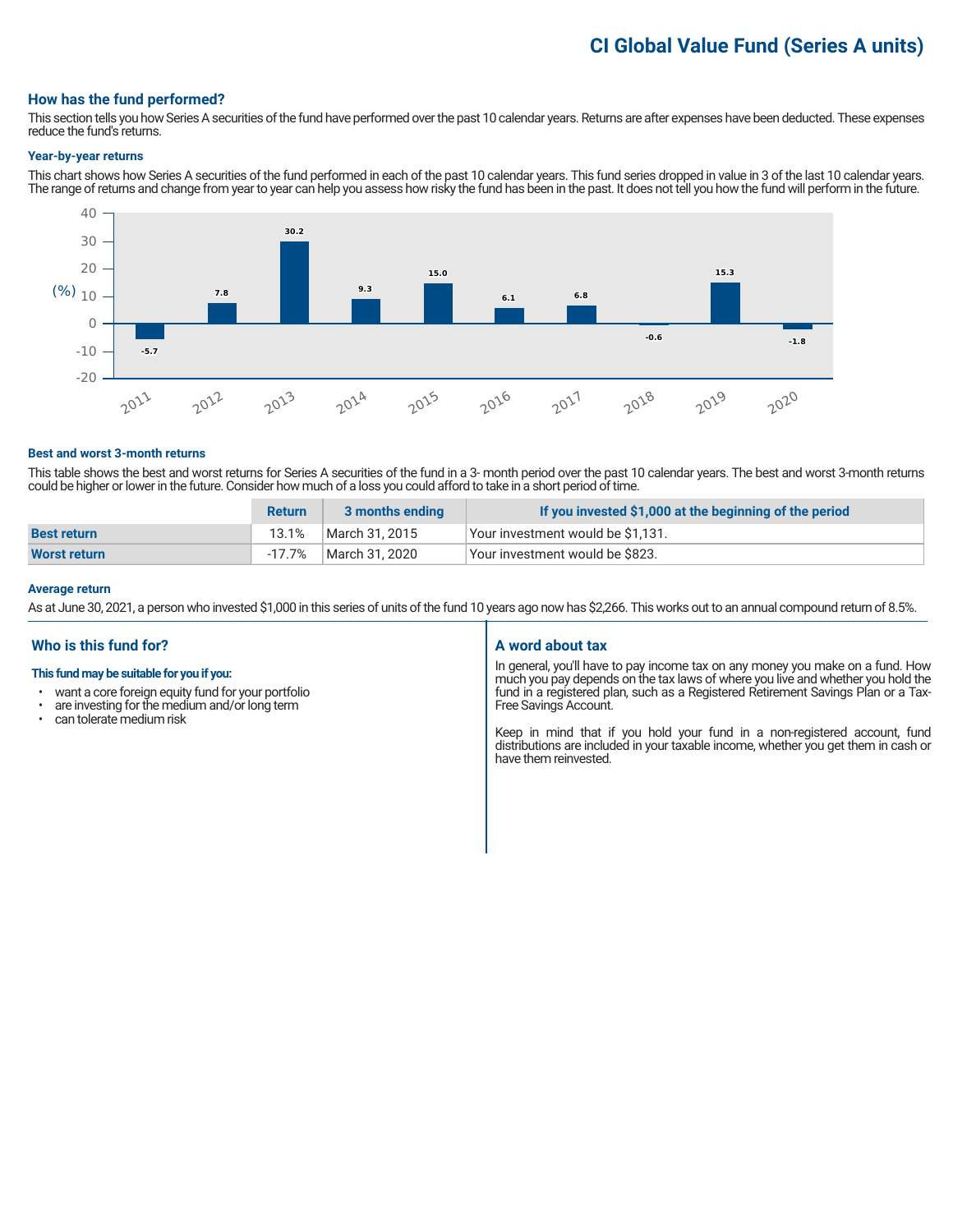# **CI Global Value Fund (Series A units)**

#### **How much does it cost?**

The following tables show the fees and expenses you could pay to buy, own and sell Series A securities of the fund. The fees and expenses — including any commissions — can vary among series of a fund and among funds. Higher commissions can influence representatives to recommend one investment over another. Ask about other funds and investments that may be suitable for you at a lower cost.

#### **1. Sales charges**

You may have to choose a sales charge option when you buy Series A securities of the fund. Ask about pros and cons of each option.

| What you pay                           |                                                     | <b>How it works</b>                                                                                                                                                                                                                                                                   |
|----------------------------------------|-----------------------------------------------------|---------------------------------------------------------------------------------------------------------------------------------------------------------------------------------------------------------------------------------------------------------------------------------------|
| in percent $(\%)$                      | in dollars<br>(S)                                   |                                                                                                                                                                                                                                                                                       |
| Initial sales charge                   |                                                     |                                                                                                                                                                                                                                                                                       |
| 0 to 5.0% of the amount you buy        | \$0 to<br>\$50.00 on<br>every<br>\$1,000 you<br>pay | You and your representative decide on the rate.<br>The initial sales charge is deducted from the amount you buy. It goes to your representative's firm as a commission.                                                                                                               |
| <b>Standard deferred sales charges</b> |                                                     |                                                                                                                                                                                                                                                                                       |
| If you sell within:                    | \$0 to<br>\$55.00 on                                | The standard deferred sales charge is a set rate and is deducted from the amount you sell based on the initial cost and<br>number of those securities.                                                                                                                                |
| 5.5%<br>1 year of buying               | every<br>\$1.000 of                                 | When you buy the fund, we pay your representative's firm a commission of 5%. Any standard deferred sales charge you pay<br>when you sell the fund goes to us.                                                                                                                         |
| 5.0%<br>2 years of buying              | original<br>cost you                                | You can sell up to 10% of your securities each year without paying a standard deferred sales charge subject to certain<br>restrictions ("10% free redemption right"). Your 10% free redemption right is reduced by the equivalent number of securities                                |
| 5.0%<br>3 years of buying              | sell                                                | you would have received if you had reinvested any cash distributions you received during the calendar year. If you exercised<br>your 10% redemption right and redeem your securities before the standard deferred sales charge schedule has expired, your                             |
| 4.0%<br>4 years of buying              |                                                     | standard deferred sales charge on a full redemption would be the same as if you had not redeemed securities under your<br>10% free redemption right.                                                                                                                                  |
| 4.0%<br>5 years of buying              |                                                     | $\bullet$<br>If you hold the fund in a non-registered account, if applicable, you can ask to receive cash distributions which are not<br>subject to standard deferred sales charges.                                                                                                  |
| 3.0%<br>6 years of buying              |                                                     | You can switch between standard deferred sales charge funds at any time without paying this sales charge. The standard                                                                                                                                                                |
| 2.0%<br>7 years of buying              |                                                     | deferred sales charge schedule will be based on the date you bought securities of the first fund and the rates and duration<br>of such schedule shall continue to apply.                                                                                                              |
| 0.0%<br>After 7 years                  |                                                     | Your securities will be converted into the initial sales charge option after the expiry of the standard deferred sales charge<br>schedule if you qualify for CI Prestige (and if available for your securities) and such securities will participate in CI Prestige.                  |
|                                        |                                                     |                                                                                                                                                                                                                                                                                       |
| Intermediate deferred sales charges    |                                                     |                                                                                                                                                                                                                                                                                       |
| If you sell within:                    | \$0 to<br>\$55.00 on<br>every                       | The intermediate deferred sales charge is a set rate and is deducted from the amount you sell based on the initial cost and<br>number of those securities.<br>When you buy the fund, we pay your representative's firm a commission of 4%. Any intermediate deferred sales charge you |
| 5.5%<br>1 year of buying               | \$1,000 of                                          | pay when you sell the fund goes to us.                                                                                                                                                                                                                                                |
| 5.0%<br>2 years of buying              | original<br>cost you                                | You can sell up to 10% of your securities each year without paying an intermediate deferred sales charge subject to certain<br>restrictions. Your 10% free redemption right is reduced by the equivalent number of securities you would have received if                              |
| 4.5%<br>3 years of buying              | sell                                                | you had reinvested any cash distributions you received during the calendar year. If you exercised your 10% redemption right<br>and redeem your securities before the intermediate deferred sales charge schedule has expired, your intermediate deferred                              |
| 4.0%<br>4 years of buying              |                                                     | sales charge on a full redemption would be the same as if you had not redeemed securities under your 10% free redemption<br>riaht.                                                                                                                                                    |
| 3.5%<br>5 years of buying              |                                                     | If you hold the fund in a non-registered account, if applicable, you can ask to receive cash distributions which are not<br>subject to intermediate deferred sales charges.                                                                                                           |
| 3.0%<br>6 years of buying              |                                                     | You can switch between intermediate deferred sales charge funds at any time without paying this sales charge. The<br>intermediate deferred sales charge schedule will be based on the date you bought securities of the first fund and the rates                                      |
| 7 years of buying<br>1.5%              |                                                     | and duration of such schedule shall continue to apply.                                                                                                                                                                                                                                |
| 0.0%<br>After 7 years                  |                                                     | Your securities will be converted into the initial sales charge option after the expiry of the intermediate deferred sales<br>charge schedule if you qualify for CI Prestige (and if available for your securities) and such securities will participate in CI                        |
|                                        |                                                     | Prestige.                                                                                                                                                                                                                                                                             |
| Low-load sales charges                 |                                                     |                                                                                                                                                                                                                                                                                       |
| If you sell within:                    | \$0 to<br>\$30.00 on                                | The low-load sales charge is a set rate and is deducted from the amount you sell based on the initial cost and number of<br>those securities.                                                                                                                                         |
| 3.0%                                   | every                                               | When you buy the fund, we pay your representative's firm a commission of up to 2.5%. Any low-load sales charge you pay                                                                                                                                                                |
| 1 year of buying<br>2.5%               | \$1,000 of<br>original                              | when you sell the fund goes to us.<br>If you hold the fund in a non-registered account, if applicable, you can ask to receive cash distributions which are not                                                                                                                        |
| 2 years of buying<br>2.0%              | cost you<br>sell                                    | subject to low-load sales charges.<br>You can switch between low-load sales charge funds at any time without paying this sales charge. The low-load sales                                                                                                                             |
| 3 years of buying<br>0.0%              |                                                     | charge schedule will be based on the date you bought securities of the first fund and the rates and duration of such<br>schedule shall continue to apply.                                                                                                                             |
| After 3 years                          |                                                     | Your securities will be converted into the initial sales charge option after the expiry of the low-load sales charge schedule if<br>you qualify for CI Prestige (and if available for your securities) and such securities will participate in CI Prestige.                           |